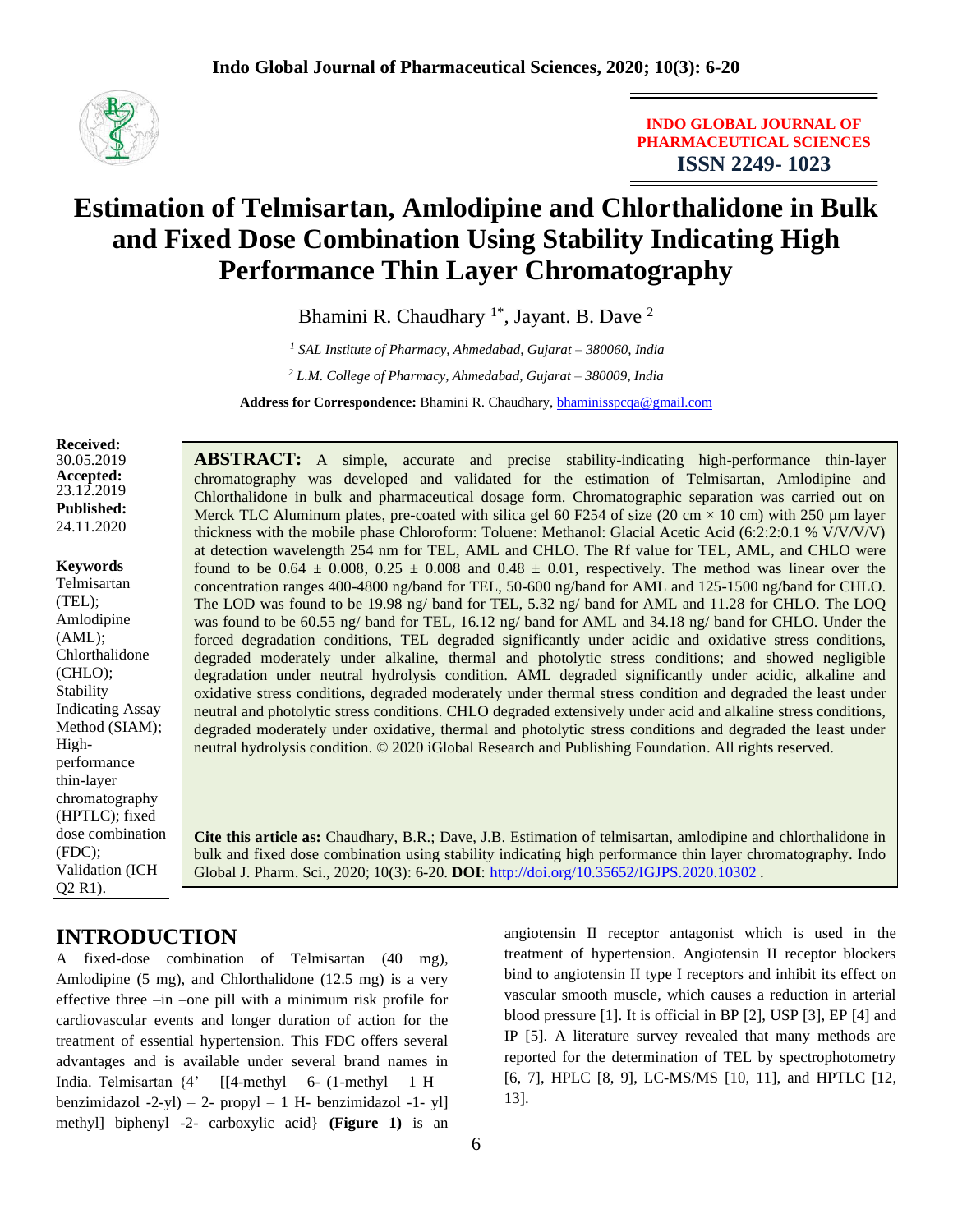Amlodipine  $\{AML; 3-ethyl - 5-methyl (4RS)-2- [(2$ aminoethoxy) methyl]-4- (2-chlorophenyl) -6- methyl -1, 4 dihydropyridine -3, 5 –dicarboxylate sulfonate} **(Figure 2)** is official in BP [14], USP [15], IP [16] and EP [17]. It is one of the calcium channel blockers, which includes a nitrous oxide release from coronary micro vessels through a kinindependant mechanism and contribute positively to the therapeutic action of ACE inhibitors [18]. A literature survey revealed many methods for estimation of AML, via spectrophotometry [19, 20], HPLC [21, 22], HPTLC [23, 24], and LC-MS/MS [25, 26].



**Figure 1: Structure of Telmisartan**



**Figure 2: Structure of Amlodipine Besylate**



**Figure 3: Structure of Chlorthalidone**

Chlorthalidone is chemically a 2-chloro-5-(1-hydroxy-3-oxo-1-isoindolinyl) benzenesulfonamide **(Figure 3)** and has a pharmacological action like a thiazide-like diuretic. It inhibits Na+ K+ 2Cl- co-transport in the ascending loop of Henle. It is used as anti-hypertensive and in the treatment of other cardiovascular diseases [27]. It is official in BP [28], USP [29], IP [30] and EP [31]. Literature review reveals that many

spectrophotometry [32], HPLC [33, 34], HPTLC [35, 36] and LC/MS-MS [37, 38] methods are reported for determination of CHLO.

The aim of the present work was to develop a stabilityindicating HPTLC method for simultaneous estimation of TEL, AML, and CHLO in bulk and fixed-dose combination. It is pertinent to note that, all the published methods enabled the estimation of drugs in combination products containing two drugs only like AML and TEL tablets or TEL and CHLO tablets. Hence, the chromatography conditions for HPTLC were optimized, forced degradation conditions were applied, and the method was validated to establish selectivity for degradation products.

# **MATERIALS AND METHOD Apparatus**

Chromatographic separation of drugs was performed on Merck TLC aluminum plates, pre-coated with silica gel 60 F254 of size (20 cm  $\times$  10 cm) with 250 µm layer thickness. Samples were applied to the plates using Camag 100 µL sample syringe (Hamilton, Switzerland) with a Linomat 5 applicator (Camag, Switzerland). Plates were developed in a twin trough glass chamber and scanned by Camag TLC scanner 3, operated by winCATS planar chromatography manager software which used Deuterium lamp as a radiation source.

#### **Chemicals and Reagents**

The API of Telmisartan, Amlodipine Besylate and Chlorthalidone were provided as gift samples by Torrent Pharmaceuticals, West Coast Pharmaceuticals and IPCA Laboratories Ltd respectively. Tablets TELISTA TRIO 40 (Manufactured by Lupin Laboratories) was purchased from a local chemist store. All the solvents like Methanol, Acetonitrile, and Toluene were purchased from E. Merck Mumbai. All the chemical reagents were of analytical grade.

#### **Preparation of Standard Stock Solution**

The standard solution was prepared by weighing accurately 10 mg TEL, AML, and CHLO individually and transferred into a clean and dry 10 mL volumetric flask. Initially about 5 mL methanol was added to the flask respectively and sonicated. The volume was made up to the mark with the methanol to achieve 1000 µg/mL TEL, AML, and CHLO.

### **Preparation of working standard solution**

From the above prepared stock solution pipette out 4 mL of TEL, 0.5 mL AML, and 1.25 mL CHLO solution and transferred into a clean and dry 10 mL volumetric flask, methanol was added up to the mark to get final concentration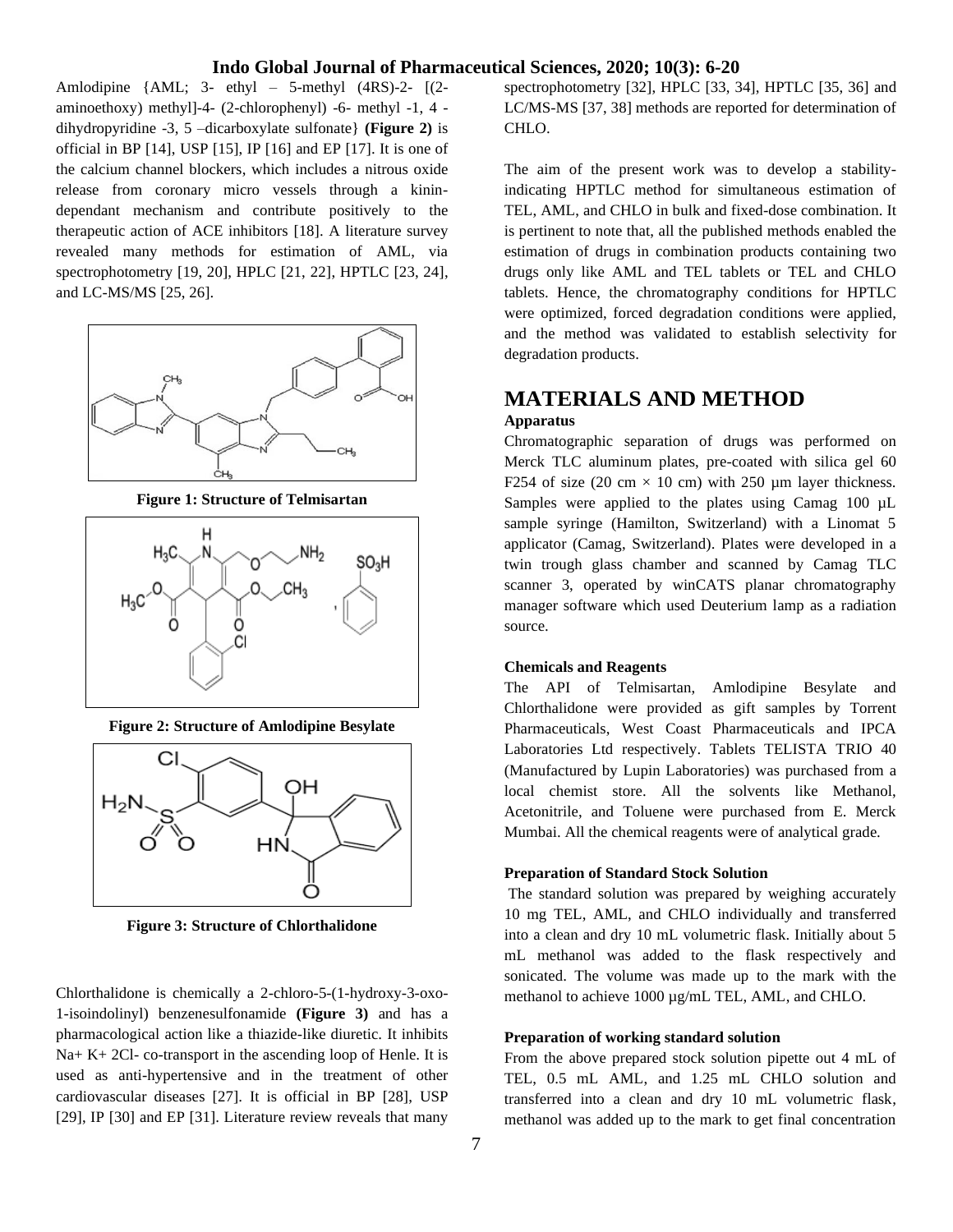400 µg/mL, 50 µg/mL and 125 µg/mL respectively, in mixture.

#### **Preparation of test solution**

Twenty TELISTA TRIO 40 tablets were accurately weighed, their mean weight was calculated and they were finely powdered. The powdered tablets equivalent to 40 mg TEL, 5 mg AML, and 12.5 mg CHLO were weighed and transferred into a 10 mL volumetric flask and the volume was adjusted to mark with methanol. The contents of the flask were sonicated for 30 min to dissolve the active ingredients completely. The solution was filtered through a Whatman filter paper no. 41. From this 1 mL aliquot was transferred into a 10 mL volumetric flask and the volume was made up with methanol. This test solution containing working concentrations of 400 µg/mL, 50 µg/ mL and 125 µg /mL, respectively, in the mixture, was analyzed for assay determination. 5  $\mu$ L of this solution is used for assay determination which gave concentration of 2000 ng/ band of TEL, 250 ng/ band of AML, and 625 ng/band of CHLO.

#### **Standardized Chromatography conditions**

It was developed in pre-coated silica gel aluminum plate 60 F254 (20 cm  $\times$  10 cm with 0.25 mm thickness) pre-washed with methanol then dried at room temperature. Samples were applied at 6 mm wide bands with the application rate of 7 Sec/ µL. The plates were conditioned for 20 min in a pre-saturated twin trough glass chamber (20 cm  $\times$  10 cm) with the mobile phase of Chloroform: Toluene: Methanol: Glacial Acetic Acid (6:2:2:0.1 % V/V/V/V) and ascending development was performed till a distance of 90 mm from the point of application. Then the plates were dried with the help of air dryer at  $50^0$  C for 5 min and densitometry scanning was performed at 254 nm for all three drugs.

#### **METHOD VALIDATION**

The proposed method was validated as per ICH guidelines Q2  $R1$ 

#### **Linearity**

The working standard solution containing 400  $\mu$ g/ml TEL, 50 µg /ml AML, and 125 µg/ml CHLO was spotted on the TLC plate with injection volume 1-12 µl to get concentration in the range of 400-4800 ng/band, 50-600 ng/band and 125-1500 ng/band, respectively. Six replicates of each concentration were performed and then calibration plots were determined by linear least- squares regression. The TLC plate was developed on previously described mobile phase. The peak areas were plotted against corresponding concentrations to obtain the calibration graphs.

**Precision**

The reproducibility was determined by applying six replicates of test solution (2000  $\mu$ g/ml TEL, 250  $\mu$ g/ml AML and 625 µg/ ml CHLO). The intra-day and inter-day precisions were determined by responses of six replicates on same and different days for the test concentration. The results were reported in terms of % RSD (Relative Standard Deviation).

#### **Accuracy**

Recovery study was carried out by the standard addition method where known amount of standard concentrations of 50%, 100% and 150% of the test solution were spiked in the test solution in triplicate. The recovered amount of drugs was estimated by substituting values in the regression equation. The % RSD of the recovery was calculated.

#### **LOD and LOQ**

The LOD and LOQ of the developed method were calculated from the calibration curve using equations, LOD=  $3.3 \times 6/S$ and  $\text{LOQ} = 10 \times 6/\text{S}$  where  $\sigma$  is the standard deviation of yintercept and S is the slope of the curve.

#### **Robustness**

By introducing small changes in the detection wavelength  $(\pm 2)$ nm) and saturation time for the chamber before plate development  $(\pm 2 \text{ min})$ , the effects on the results were determined. One factor at a time was changed and the effect on the peak area of the drug was studied. The robustness of the method was ascertained on a single level for six replicates followed by, the % RSD was calculated.

#### **Specificity**

The specificity of the method was checked by the peak purity of the analyte and forced degradation studies.

#### **FORCED DEGRADATION STUDIES**

Force degradation studies were intended to ensure the effective separation of TEL, AML, and CHLO from their potential degradation products which are generated under different stress conditions like acid and alkaline hydrolysis, neutral hydrolysis, oxidative degradation, thermal and photolytic degradation.

#### **Acid Hydrolysis**

An accurately weighed 40 mg TEL, 5 mg AML, and 12.5 mg CHLO were transferred in a 10 ml volumetric flask individually and in combination. To this were added 5 ml methanol and 5 ml of 0.1 N HCl and kept at  $80^{\circ}$  C for 3 h. From that solution 1 ml was transferred into 10 ml volumetric flask, neutralized with 0.2 N NaOH and diluted to mark with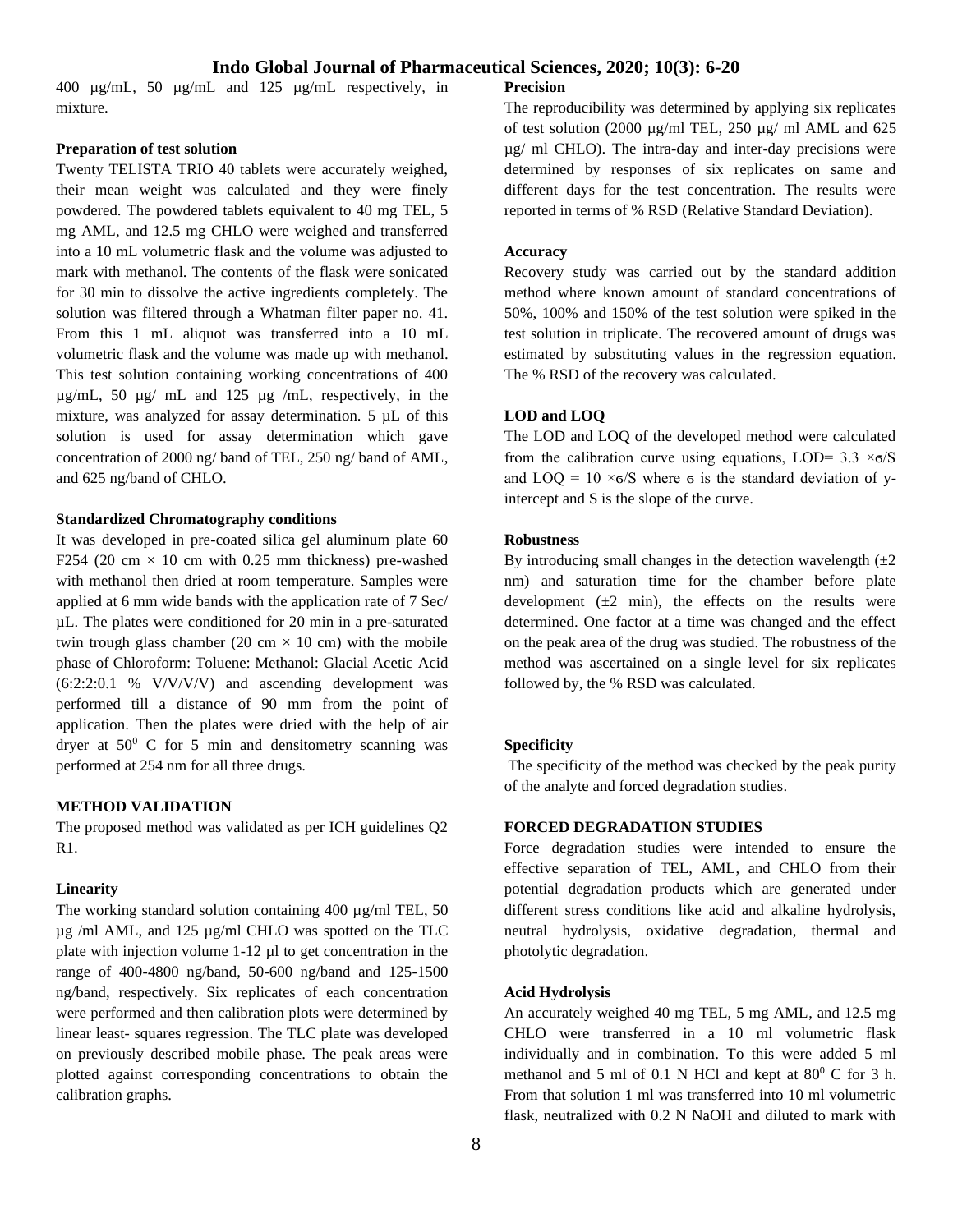methanol. An aliquot of 10 µL of the resultant solution corresponding to 4000 ng/band TEL, 500 ng/ band AML, and 1250 ng/band CHLO was applied and developed on a TLC plate.

#### **Alkaline Hydrolysis**

An accurately weighed 40 mg TEL, 5 mg AML, and 12.5 mg CHLO were transferred in 10 ml volumetric flask individually and in combination. To this were added 5 ml methanol and 5 ml of 0.1 N NaOH and it was kept at  $80^{\circ}$  C for 3 h. From that solution 1 ml was transferred into 10 ml volumetric flask, neutralized with 0.1 N HCl and diluted to mark with methanol. An aliquot of 10  $\mu$ L of the resultant solution corresponding to 4000 ng/band TEL, 500 ng/ band AML, and 1250 ng/band CHLO was applied to a TLC plate and developed.

#### **Neutral Hydrolysis**

An accurately weighed 40 mg TEL, 5mg AML, and 12.5 mg CHLO were transferred in 10 ml volumetric flask individually and in combination. To this were added 5 ml methanol and 5 ml of water and it was kept at  $80^{\circ}$  C for 3 h. From that solution 1 ml was transferred into 10 ml volumetric flask and diluted to mark with methanol. An aliquot of 10 µL of the resultant solution corresponding to 4000 ng/band TEL, 500 ng/ band AML, and 1250 ng/band CHLO was applied on a TLC plate and developed.

#### **Oxidative Hydrolysis**

An accurately weighed 40 mg TEL, 5 mg AML, and 12.5 mg CHLO were transferred in 10 ml volumetric flask individually and in combination. From that solution 1 ml was transferred into 10 ml volumetric flask and diluted to mark with methanol. An aliquot of 10  $\mu$ L of the resultant solution corresponding to 4000 ng/band TEL, 500 ng/ band AML, and 1250 ng/band CHLO was applied on a TLC plate and developed.

#### **Thermal Degradation**

An accurately weighed quantity of 40 mg TEL, 5 mg AML and 12.5 mg CHLO were kept individually and in combination in a petridish. Those were kept at  $80^{\circ}$  C for 6 h. After that those were dissolved in 10 ml methanol. From this solution 1 ml was transferred into 10 ml volumetric flask and diluted to mark with the mobile phase. An aliquot of 10 µL of the resultant solution corresponding to 4000 ng/band TEL, 500

ng/ band AML, and 1250 ng/band CHLO was applied on a TLC plate and developed. The same conditions were applied to formulation and solutions were prepared with the abovementioned concentrations according to the dilution scheme.

#### **Photolytic Degradation**

An accurately weighed quantity of 40 mg TEL, 5 mg AML, and 12.5 mg CHLO were kept individually and in combination in a petridish. It was exposed in photostability chamber (TH-90S, Thermo lab, Mumbai, India) in UV light at 254 nm for 24 h to get 200 watt-hours /  $m<sup>2</sup>$  intensity. Also, another set of petridish with same quantity of drugs was exposed to sunlight for 24 h. After that those were dissolved in 10 ml methanol. From this solution 1 ml was transferred into 10 ml volumetric flask and diluted to mark with the mobile phase. An aliquot of 10 µL of the resultant solution corresponding to 4000 ng/band TEL, 500 ng/ band AML and 1250 ng/band CHLO was applied on a TLC plate and developed. Same condition was applied to formulation and solutions were prepared with the above mentioned concentrations according to the dilution scheme.

# **RESULT AND DISCUSSION**

#### **Optimization of the chromatography conditions**

For separation of TEL, AML, and CHLO individually and from their degradation peaks different mobile phases with different solvents in different ratio were tried like (1) Methanol: Ethyl Acetate: Ammonia (4:6:0.1 % V/V/V) (2) Tetrahydrofuran: Dichloroethane: Methanol: Ammonia (6:2:1.5:0.5 % V/V/V/V) (3) Chloroform: Toluene: Methanol: Acetic acid (6:2.5:1.5: 0.5 % V/V/V/V) (4) Ethyl acetate: Methanol: Toluene: Ammonia (6.5:2: 1: 0.5 % V/V/V/V). Finally, Chloroform: Toluene: Methanol: Glacial Acetic acid  $(6:2:2:0.1 % V/V/V/V)$  showed well resolved peaks with better peak shape. The drugs were resolved with Rf value of  $0.64 \pm 0.008$ ,  $0.25 \pm 0.008$  and  $0.48 \pm 0.01$  for TEL, AML and CHLO, respectively. Determination of all three drugs was done at wavelength 254 nm. The spot appeared more compact and peak shape more symmetrical when the HPTLC plate were pre-treated with methanol and activated at  $50^0$  C for 5 min **(Figure 4).**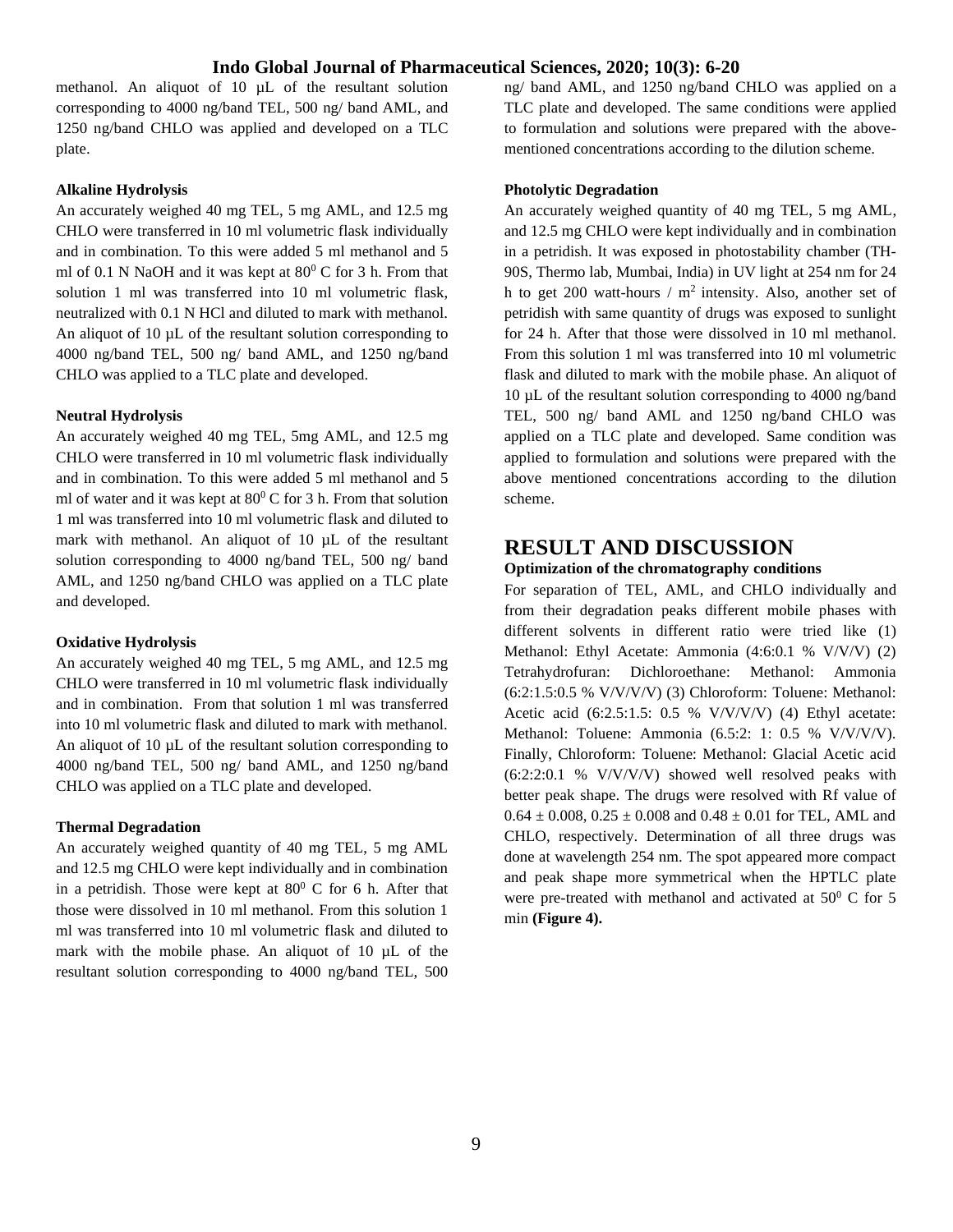

**Figure 4: Standard Chromatogram of TEL (4000 ng/ band), AML (500 ng/ band) and CHLO (1250 ng/ band) at 254 nm**

|                |                       | TEL                      |      |                       | AML                     |      | <b>CHLO</b>           |                                |      |  |
|----------------|-----------------------|--------------------------|------|-----------------------|-------------------------|------|-----------------------|--------------------------------|------|--|
| Sr.<br>No      | Conc<br>(ng/<br>band) | Peak Area*<br>$\pm SD$   | %RSD | Conc<br>(ng/<br>band) | Peak<br>$Area*_{\pm}SD$ | %RSD | Conc<br>(ng/<br>band) | <b>Peak</b><br>$Area*_{\pm}SD$ | %RSD |  |
| 1              | 400                   | $1753.167 \pm$<br>20.37  | 1.16 | 50                    | $324.67 \pm 5.57$       | 1.72 | 125                   | $785.833 \pm$<br>13.95         | 1.78 |  |
| 2              | 800                   | $2649.167 \pm$<br>22.01  | 0.83 | 100                   | $567.50 \pm 4.85$       | 0.85 | 250                   | $1281.67 \pm$<br>17.28         | 1.35 |  |
| 3              | 1600                  | 4264.5 $\pm$<br>33.67    | 0.78 | 200                   | $1022.00 \pm$<br>14.68  | 1.44 | 500                   | $2190.00 \pm$<br>17.56         | 0.80 |  |
| $\overline{4}$ | 2400                  | 5986.33 $\pm$<br>9.092   | 0.15 | 300                   | $1511.17 \pm$<br>8.40   | 0.56 | 750                   | $3072.00 \pm$<br>18.95         | 0.62 |  |
| 5              | 3200                  | $7680.33 \pm$<br>32.13   | 0.42 | 400                   | $1967.33 \pm$<br>10.80  | 0.55 | 1000                  | $4022.17 \pm$<br>20.29         | 0.50 |  |
| 6              | 4000                  | 9198.83 $\pm$<br>31.28   | 0.34 | 500                   | $2496.33 \pm$<br>13.76  | 0.55 | 1250                  | $4862.33 \pm$<br>20.49         | 0.42 |  |
| 7              | 4800                  | $10686.70 \pm$<br>40.168 | 0.34 | 600                   | $3013.17 \pm$<br>9.52   | 0.32 | 1500                  | 5863.5 $\pm$<br>17.60          | 0.30 |  |

| Table 1: Linearity range of TEL, AML and CHLO |  |  |
|-----------------------------------------------|--|--|
|-----------------------------------------------|--|--|

\*Average of six determinations

# **Table 2: Repeatability, Intraday and Interday Precision of TEL, AML and CHLO**

|                       | TEL                   |                                              |         |                       | AML                     |         | <b>CHLO</b>           |                         |         |
|-----------------------|-----------------------|----------------------------------------------|---------|-----------------------|-------------------------|---------|-----------------------|-------------------------|---------|
| <b>Parameter</b>      | Conc<br>(ng/<br>band) | Peak<br>Area <sup>*</sup> $\pm$<br><b>SD</b> | $%$ RSD | Conc<br>(ng/<br>band) | Peak<br>$Area*_{\pm}SD$ | $%$ RSD | Conc<br>(ng/<br>band) | Peak<br>$Area*_{\pm}SD$ | $%$ RSD |
| Repeatability         | 2000                  | 5095.83<br>± 54.39                           | 1.07    | 250                   | $1302.67 \pm$<br>16.00  | 1.26    | 625                   | $2632.00 \pm$<br>18.86  | 0.72    |
| Intraday<br>Precision | 2000                  | 5086.17<br>± 30.21                           | 0.59    | 250                   | $1296.50 \pm$<br>15.25  | 1.18    | 625                   | $2633.33 \pm$<br>66.57  | 0.73    |
| Interday<br>Precision | 2000                  | 5076.67<br>± 39.59                           | 0.78    | 250                   | 1297.67 $\pm$<br>16.40  | 1.20    | 625                   | $2653.83 \pm$<br>45.46  | 1.71    |

\* Average of six determinations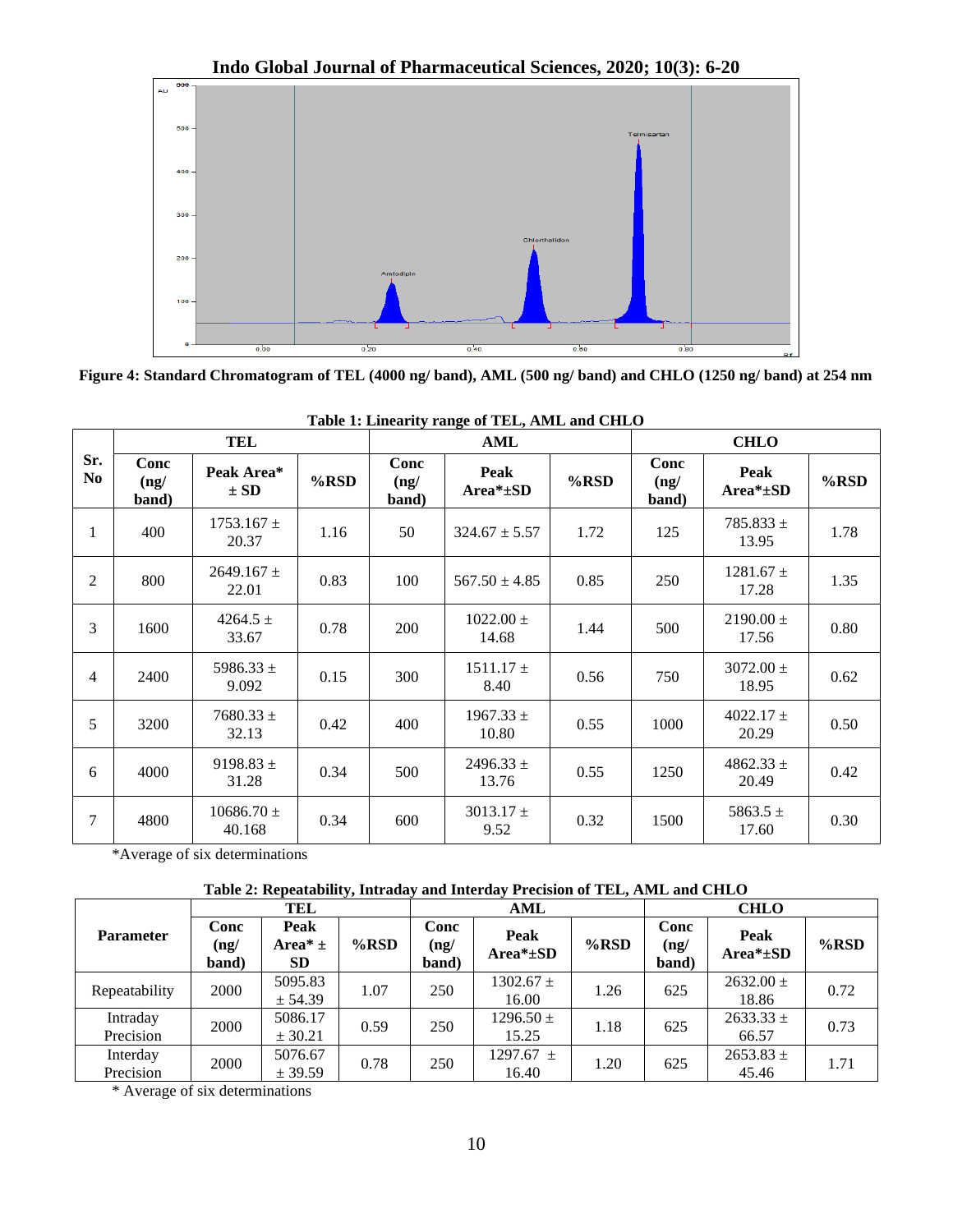| Drug        | <b>Amount of</b><br><b>Test</b><br><b>Solution</b><br>(ng/band) | Amount<br>of Std<br>added<br>(ng/<br>band) | Peak area <sup>*</sup> $\pm$ SD | <b>Amount</b><br>recovered<br>(ng/band) | %Total<br><b>Amount</b><br><b>Recovered</b> | <b>Recovery</b><br>(ng/band) | %RSD |
|-------------|-----------------------------------------------------------------|--------------------------------------------|---------------------------------|-----------------------------------------|---------------------------------------------|------------------------------|------|
|             | 2000                                                            | $\theta$                                   | $5097.33 \pm 51.00$             | 2002.89                                 | 100.14                                      | $\Omega$                     | 1.24 |
|             | 2000                                                            | 1000                                       | $7159.33 \pm 37.29$             | 3010.62                                 | 101.06                                      | 1010.62                      | 1.80 |
| TEL         | 2000                                                            | 2000                                       | $9193.00 \pm 78.88$             | 4004.496                                | 100.22                                      | 2004.496                     | 1.92 |
|             | 2000                                                            | 3000                                       | $11124.33 \pm 52.73$            | 4948.56                                 | 98.23                                       | 2948.36                      | 0.87 |
|             | 250                                                             | $\Omega$                                   | $1295.00 \pm 17.35$             | 252.78                                  | 101.11                                      | $\theta$                     | 1.41 |
| <b>AML</b>  | 250                                                             | 125                                        | $1895.67 \pm 10.07$             | 376.60                                  | 101.28                                      | 126.60                       | 1.67 |
|             | 250                                                             | 250                                        | $2516.33 \pm 08.33$             | 504.55                                  | 101.82                                      | 254.55                       | 0.67 |
|             | 250                                                             | 375                                        | $3119.67 \pm 31.66$             | 628.93                                  | 101.03                                      | 378.93                       | 1.72 |
|             | 625                                                             | $\Omega$                                   | $2639.33 \pm 33.12$             | 626.903                                 | 100.31                                      | $\Omega$                     | 1.44 |
|             | 625                                                             | 313                                        | $3790.66 \pm 14.80$             | 941.95                                  | 101.26                                      | 316.96                       | 1025 |
| <b>CHLO</b> | 625                                                             | 625                                        | $4898.67 \pm 28.04$             | 1245.15                                 | 99.22                                       | 620.15                       | 1.24 |
|             | 625                                                             | 938                                        | $6120.00 \pm 29.61$             | 1579.36                                 | 101.74                                      | 954.36                       | 0.85 |

# **Indo Global Journal of Pharmaceutical Sciences, 2020; 10(3): 6-20 Table 3: Recovery study data of TEL, AML and CHLO**

\* Average of three determinations

### **Table 4: Robustness study of TEL, AML and CHLO**

| <b>Condition</b>                      | <b>Variation</b> |                   | % Assay $\pm$ SD*    | $%$ RSD              |      |      |             |
|---------------------------------------|------------------|-------------------|----------------------|----------------------|------|------|-------------|
|                                       |                  | TEL               | <b>AML</b>           | <b>CHLO</b>          | TEL  | AML  | <b>CHLO</b> |
| Detection                             | $256 \text{ nm}$ | $99.87 \pm 0.74$  | $101.23 \pm$<br>1.24 | $100.06 \pm$<br>0.84 |      |      |             |
| Wavelengh<br>$(254 \pm 2 \text{ nm})$ | $252 \text{ nm}$ | $100.11 \pm 1.33$ | $101.74 +$<br>1.32   | $99.98 +$<br>0.83    |      |      |             |
| Chamber                               | $17 \text{ min}$ | $99.87 \pm 0.74$  | $101.23 +$<br>1.24   | $100.06 \pm$<br>0.84 | 0.95 | 1.28 | 0.96        |
| Saturation time (20)<br>$\pm$ 2 min)  | $13 \text{ min}$ | $99.64 \pm 0.97$  | $101.33 +$<br>1.33   | $101.33 +$<br>1.97   |      |      |             |

\* Average of six determinations

# **Table 5: Analysis of marketed formulation**

|             | Amount of Drug (mg) |                  | %Label claimed $\pm$ | $\frac{0}{0}$ |  |
|-------------|---------------------|------------------|----------------------|---------------|--|
| Drug        | <b>Labelled</b>     | <b>Estimated</b> | $SD*$                | <b>RSD</b>    |  |
| TEL         | 40                  | 39.95            | $99.87 \pm 0.74$     | 0.74          |  |
| AML.        |                     | 5.06             | $101.23 \pm 1.26$    | 1.24          |  |
| <b>CHLO</b> | 12.5                | 12.51            | $100.06 \pm 0.84$    | 0.84          |  |

\* Average of six determinations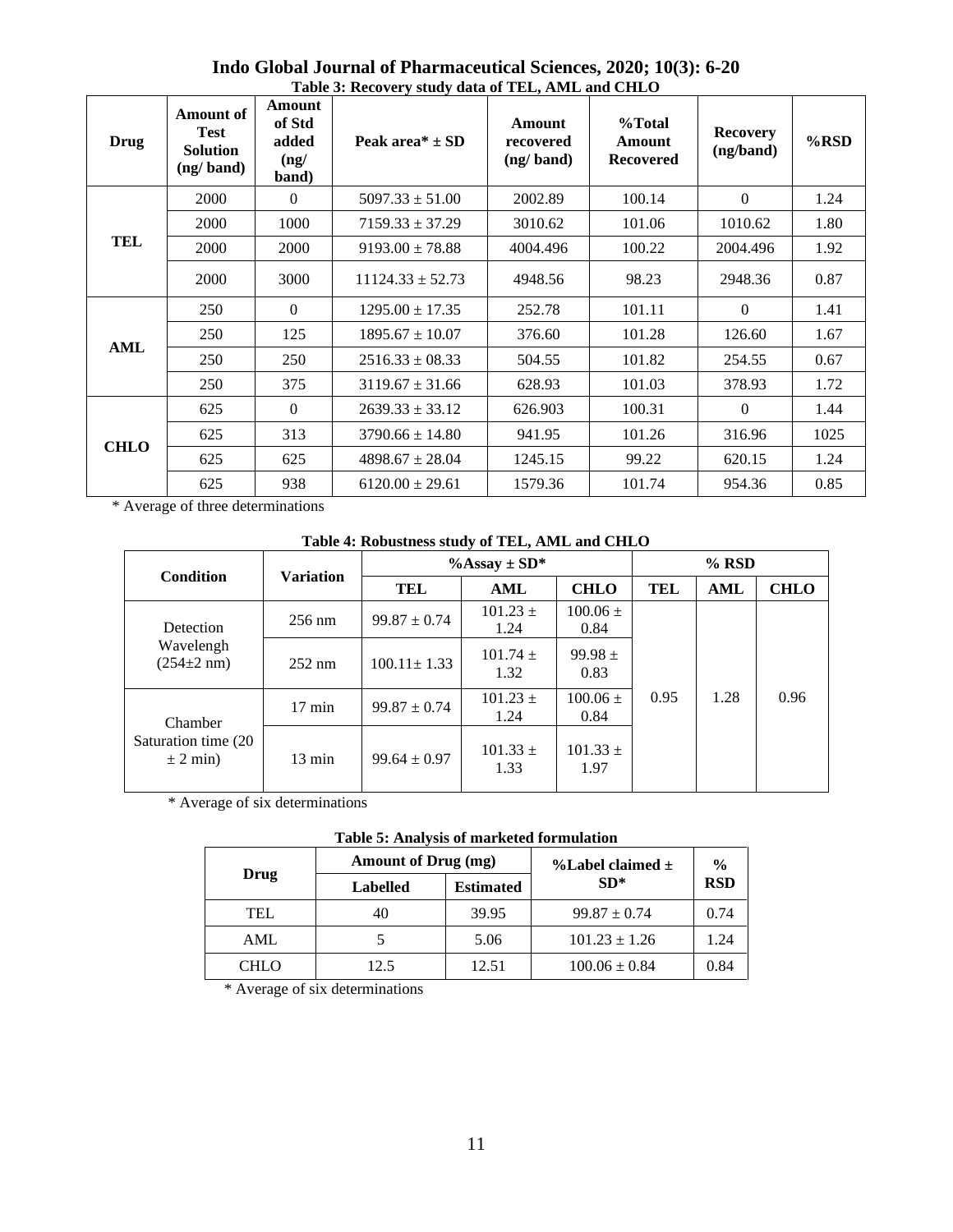| Sr. No.        | <b>Parameter</b>               | <b>TEL</b>         | AML                    | <b>CHLO</b>            |  |
|----------------|--------------------------------|--------------------|------------------------|------------------------|--|
| 1              | Specificity                    | Specific           | Specific               | Specific               |  |
| 2              | Rf value                       | $0.64 \pm 0.008$   | $0.25 \pm 0.008$       | $0.48 \pm 0.01$        |  |
| 3              | <b>Linearity Change</b>        | 400-4800 ng/band   | 50-600 ng/band         | 125-1500 ng/band       |  |
| $\overline{4}$ | Regression Line equation       | $y = 2.046x + 999$ | $y = 4.8509x + 68.802$ | $y = 3.6544x + 348.37$ |  |
| 5              | <b>Correlation Coefficient</b> | 0.9993             | 0.9994                 | 0.9997                 |  |
| 6              | Precision (%RSD)               |                    |                        |                        |  |
|                | Repeatability                  | 1.07               | 1.26                   | 0.72                   |  |
|                | <b>Intraday Precision</b>      | 0.59               | 1.18                   | 0.73                   |  |
|                | <b>Interday Precision</b>      | 0.78               | 1.20                   | 1.71                   |  |
| $\overline{7}$ | Accuracy (% Assay)             | 98.23-100.22       | 100.31-101.82          | 99.22-101.74           |  |
| 8              | LOD(ng/band)                   | 19.98 ng/ $band$   | $5.32$ ng/band         | $11.28$ ng/band        |  |
| 9              | LOQ(ng/band)                   | $60.55$ ng/band    | $16.12$ ng/band        | 34.18 ng/band          |  |
| 10             | Robust                         | Robust             | Robust                 | Robust                 |  |

**Indo Global Journal of Pharmaceutical Sciences, 2020; 10(3): 6-20 Table 6: Summary of validation parameters**

**Table 7: Summary of forced degradation study of TEL, AML and CHLO in mixture**

|                                                           | <b>Rf Value of Analyte</b> |      |             | No. of               |                                  | %Degradation |       |             |
|-----------------------------------------------------------|----------------------------|------|-------------|----------------------|----------------------------------|--------------|-------|-------------|
| <b>Degradation</b><br>condition                           | TEL                        | AML  | <b>CHLO</b> | degradation<br>peaks | <b>Rf</b> of Degradation<br>Peak | <b>TEL</b>   | AML   | <b>CHLO</b> |
| 0.1 N HCL at<br>$80^0$ C, 3 h                             | 0.64                       | 0.24 | 0.46        | $\overline{2}$       | 0.17, 0.62                       | 15.00        | 19.98 | 32.34       |
| 0.1 N NaOH at<br>$80^0$ C, 3 h                            | 0.64                       | 0.25 | 0.45        | $\overline{2}$       | 0.15, 0.64                       | 9.48         | 26.51 | 31.25       |
| Water, $80^0$ C, 3<br>h                                   | 0.64                       | 0.25 | 0.44        | 1                    | 0.55                             | 1.54         | 7.58  | 3.48        |
| 3% H <sub>2</sub> O <sub>2</sub> , RT,<br>12 <sub>h</sub> | 0.64                       | 0.25 | 0.45        | 3                    | $0.15$ , $0.37$ , $0.55$         | 19.28        | 24.26 | 16.27       |
| Thermal at $80^0$<br>C, 6h                                | 0.63                       | 0.25 | 0.44        | $\overline{2}$       | 0.39, 0.55                       | 11.11        | 15.80 | 11.43       |
| UV light, 254<br>nm, 24 h                                 | 0.64                       | 0.26 | 0.46        | $- -$                | $- -$                            | 10.58        | 5.84  | 14.46       |
| Sunlight, 24 h                                            | 0.65                       | 0.24 | 0.43        |                      |                                  | 9.15         | 7.45  | 13.54       |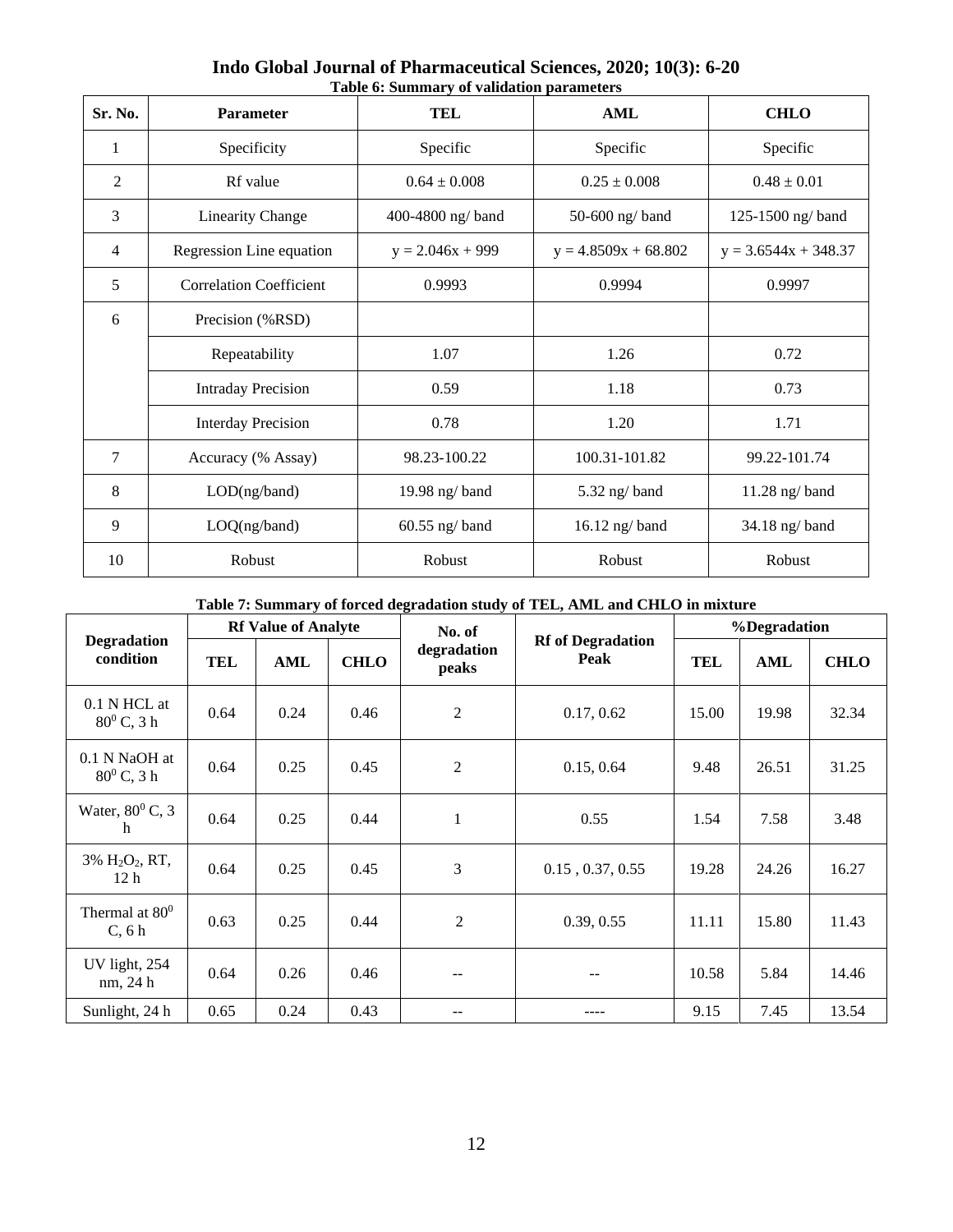**Indo Global Journal of Pharmaceutical Sciences, 2020; 10(3): 6-20**



**Figure 5: 3D overlain chromatogram of Linearity of TEL (400-4800 ng/band), AML (50-600 ng/band) and CHLO (125-1500 ng/band) at 254 nm**

| <b>Degradation</b>         | <b>Rf Value of Analyte</b> |      |             | No. of                   | <b>Rf</b> of Degradation | %Degradation |       |             |
|----------------------------|----------------------------|------|-------------|--------------------------|--------------------------|--------------|-------|-------------|
| condition                  | TEL                        | AML  | <b>CHLO</b> | degradation<br>peaks     | Peak                     | TEL          | AML   | <b>CHLO</b> |
| Thermal at $80^0$<br>C, 6h | 0.68                       | 0.25 | 0.48        |                          | 0.60                     | 12.49        | 15.18 | 11.34       |
| UV light, 254<br>nm, 24 h  | 0.68                       | 0.24 | 0.49        | $\overline{\phantom{m}}$ | --                       | 9.24         | 6.58  | 13.71       |
| Sunlight, 24 h             | 0.67                       | 0.24 | 0.48        | $\overline{\phantom{m}}$ | $- -$                    | 11.36        | 7.63  | 12.82       |

**Table 8: Summary of forced degradation study in pharmaceutical dosage form**

#### **Linearity**

Aliquots of standard were applied in the concentration range of 400-4800 ng/band, 50-600 ng/band, and 125-1500 ng/band for TEL, AML, and CHLO respectively and plates were developed under above optimized condition. The calibration curve obtained by the least square regression analysis between average peak area and concentration showed a linear relationship with a correlation coefficient of 0.9992, 0.9994 and 0.9997 for TEL, AML and CHLO, respectively. The linear regression equations were  $y = 2.0462x + 999$ ,  $y =$  $4.8509x + 68.802$  and  $y = 3.6544x + 348.37$  for TEL, AML and CHLO respectively **(Figure 5-8) (Table 1).**

#### **Precision**

The % RSD for reproducibility was found to be 1.07 for TEL, 1.26 for AML and 0.72 for CHLO. The % RSD of intra-day precision was found to be 0.59 for TEL, 1.18 for AML and 0.73 for CHLO. The %RSD of inter-day precision was found to be 0.78 for TEL, 1.20 for AML and 1.71 for CHLO. Hence, confirming precision of the developed method **(Table 2).**

#### **Accuracy**

The accuracy of the developed method was established by the standard addition method by adding known standard concentration solutions to the pre- analyzed samples. Recoveries were in between 101.04 – 101.82% of TEL, 99.22 – 101.74 % of AML and 98.28- 101.062% of CHLO which is in accordance with ICH guidelines which proves method to be accurate **(Table 3).**

#### **LOD and LOQ**

The LOD calculated by formulae was found to be 19.98 ng/ band for TEL, 5.32 ng/ band for AML and 11.28 for CHLO. The LOQ calculated by formulae was found to be 60.55 ng/ band for TEL, 16.12 ng/ band for AML and 34.18 ng/ band for CHLO.

#### **Robustness**

Slight change in the chromatography condition of the developed method like saturation time of chamber, detection wavelength did not affect the result significantly. The % RSD values were found below 2 indicated the method to be robust **(Table 4).**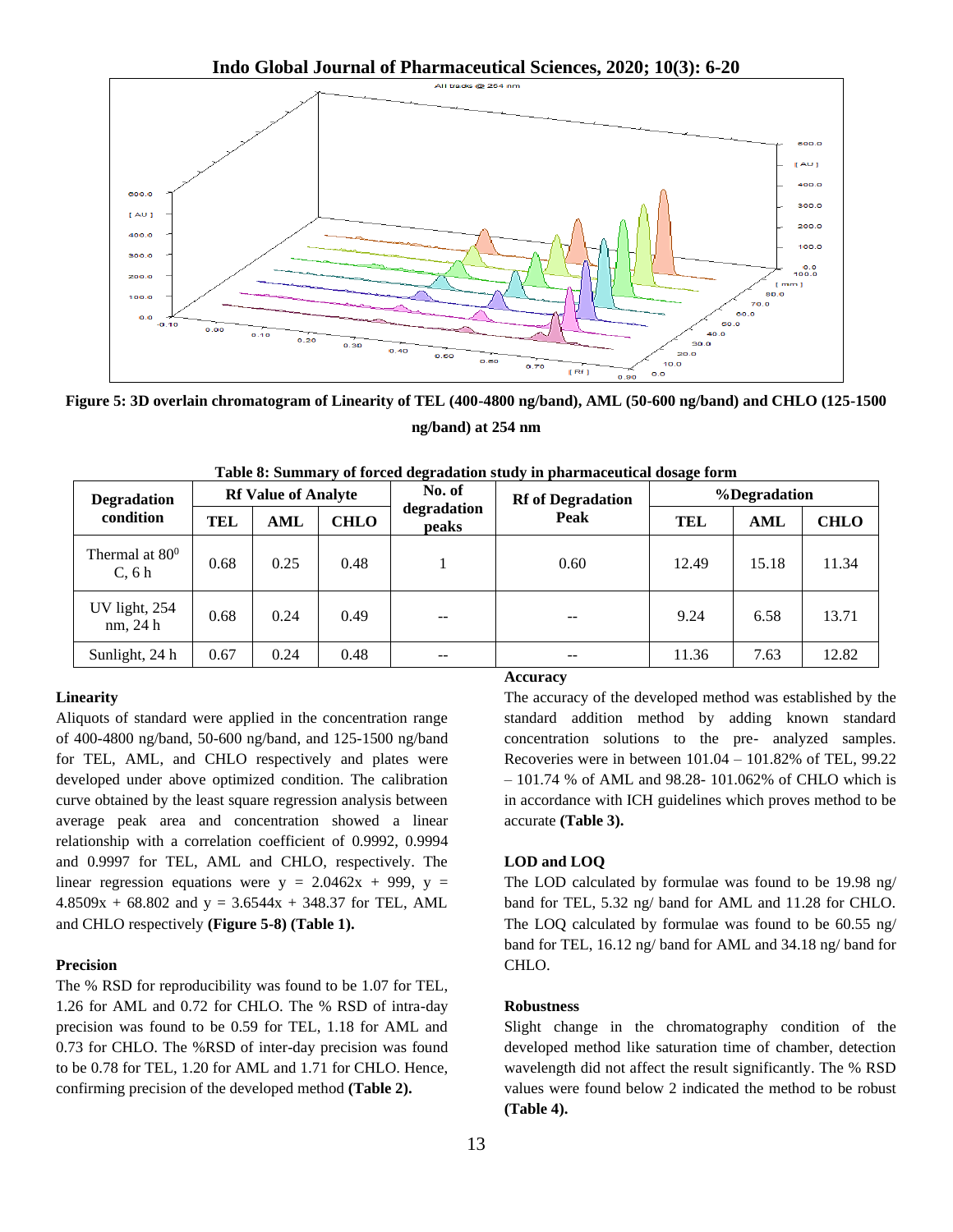

**Figure 6: Calibration curve of Linearity of Telmisartan**



**Figure 7: Calibration curve of Linearity of Amlodipine**



**Figure 8: Calibration curve of Linearity of Chlorthalidone**

#### **Analysis of the marketed formulation**

The developed method was applied to marketed tablet preparation. The assay results of TEL, AML and CHLO were found to be 99.87  $\pm 0.74$  %, 101.23  $\pm$  1.26 % and 100.06  $\pm$ 0.84%, respectively of the labeled amount **(Figure 9) (Table 5 and 6).**

#### **Specificity**

A good correlation was obtained between standard mixture and sample spectra of TEL, AML and CHLO. The purity of all three analyte peaks was found considerably good as spectra of each peak in initial, middle and end position compared well. This confirmed the peak purity and identity. The method was specific respect to excipients present in the marketed formulation and potential degradation products as none of them interfered with the analyte peaks.

The result of forced degradation studies are summarized in **Table no. 7 and 8** for mixture of APIs and in formulation. Under the optimized chromatography conditions, degradation products of analytes were well-resolved and the percent degradation was calculated by comparing peak area with standard preparation.

**Forced degradation studies**

During stress degradation experiments, it was observed that AML degraded significantly under acidic, alkaline and oxidative stress conditions, degraded moderately under thermal stress condition and degraded the least under neutral and photolytic stress conditions. Overall, six degradation products were found in different stress conditions. Two reliable published papers indicate formation of dehydro derivative (i.e. Impurity D as per European Pharmacopoeia) under acid hydrolysis and oxidative stress conditions [39, 40]. In the co-relation with the above studies, the present study also found one degradation product corresponding to Rf 0.50 under acid hydrolysis and oxidative stress conditions. This can therefore be attributed to dehydro derivative. Further, it was reported that the formation of one degradation product might be due to an acetyl group under alkaline stress conditions [39]. The present study also found 1 degradation product under alkaline hydrolysis corresponding to Rf 0.15 which could be due to an acetyl group containing degradation product.

CHLO degraded extensively under acid and alkaline stress conditions, degraded moderately under oxidative, thermal and photolytic stress conditions and degraded the least under neutral hydrolysis condition. In all, three degradation products were formed in different forced degradation conditions. One research paper reported two hydrolysis products of CHLO as  $(4' -$  chloro  $-3' -$  sulfamoyl – 2- benzophenone carboxylic acid) and  $(2-\text{chloro-5} - (1-\text{methoxy -3- oxo-1- isoindolinyl})$ benzenesulfonamide) [41, 42]. The present study found one degradation product under acidic hydrolysis and two degradation products under alkaline hydrolysis corresponding to Rf 0.25 and 0.64 which can correlates to two hydrolysis products referred above. The oxidative degradation and acidic hydrolysis also found one of these degradation products at Rf 0.66.

TEL degraded significantly under acidic and oxidative stress conditions, degraded moderately under alkaline, thermal and photolytic stress conditions; and showed negligible degradation under neutral hydrolysis condition. In all, four degradation products were formed under different degradation conditions. One UHPLC-MS/MS study has reported two acid hydrolysis degradation products under stress conditions corresponding to m/z ration 529 (methyl ester) and 487 (with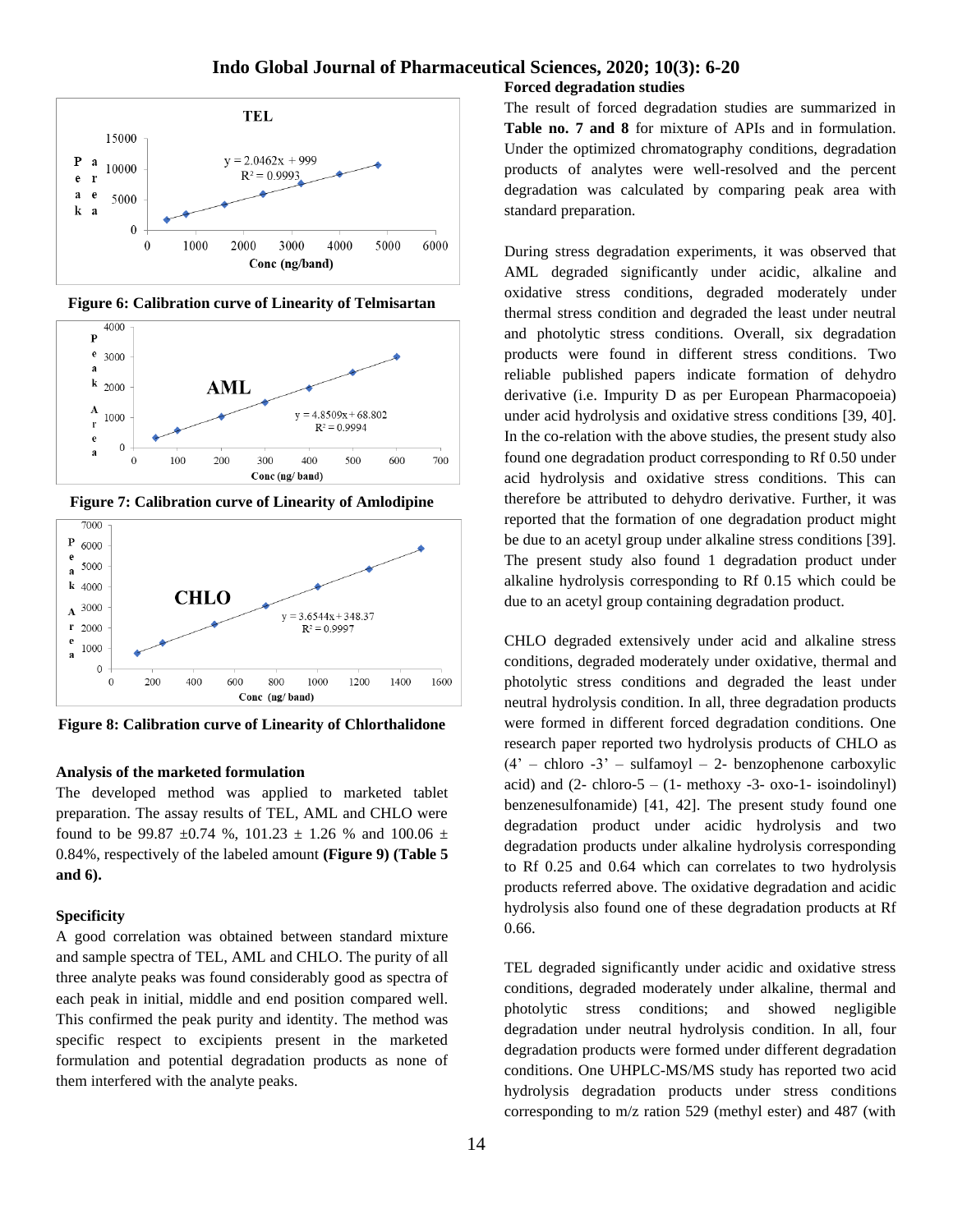cleavage of propyl side chain) [43]. The present study also revealed formation of 2 degradation products corresponding to Rf 0.55, 0.73 and this could be 2 hydrolysis products reported above. The drug is known to be stable under alkaline stress condition and is known to give high dissolution under alkaline condition. No degradation product has been reported for alkaline hydrolysis in the reference cited above and likewise, no degradation product was found in our study. In the same

way, no degradation product has been reported in the thermal stress condition and no degradation product was found in our study. The published paper has reported three degradation products corresponding to m/z ratio of 547, 531, and 429. The present study revealed two degradation products under oxidative conditions which corroborate well with the reported study.



**Figure 9: Chromatogram of test solution of TEL (4000 ng/band), AML (500 ng/ band) and CHLO (1250 ng/band)**



**Figure 10: Chromatogram of acid hydrolysis of mixture of TEL, AML and CHLO**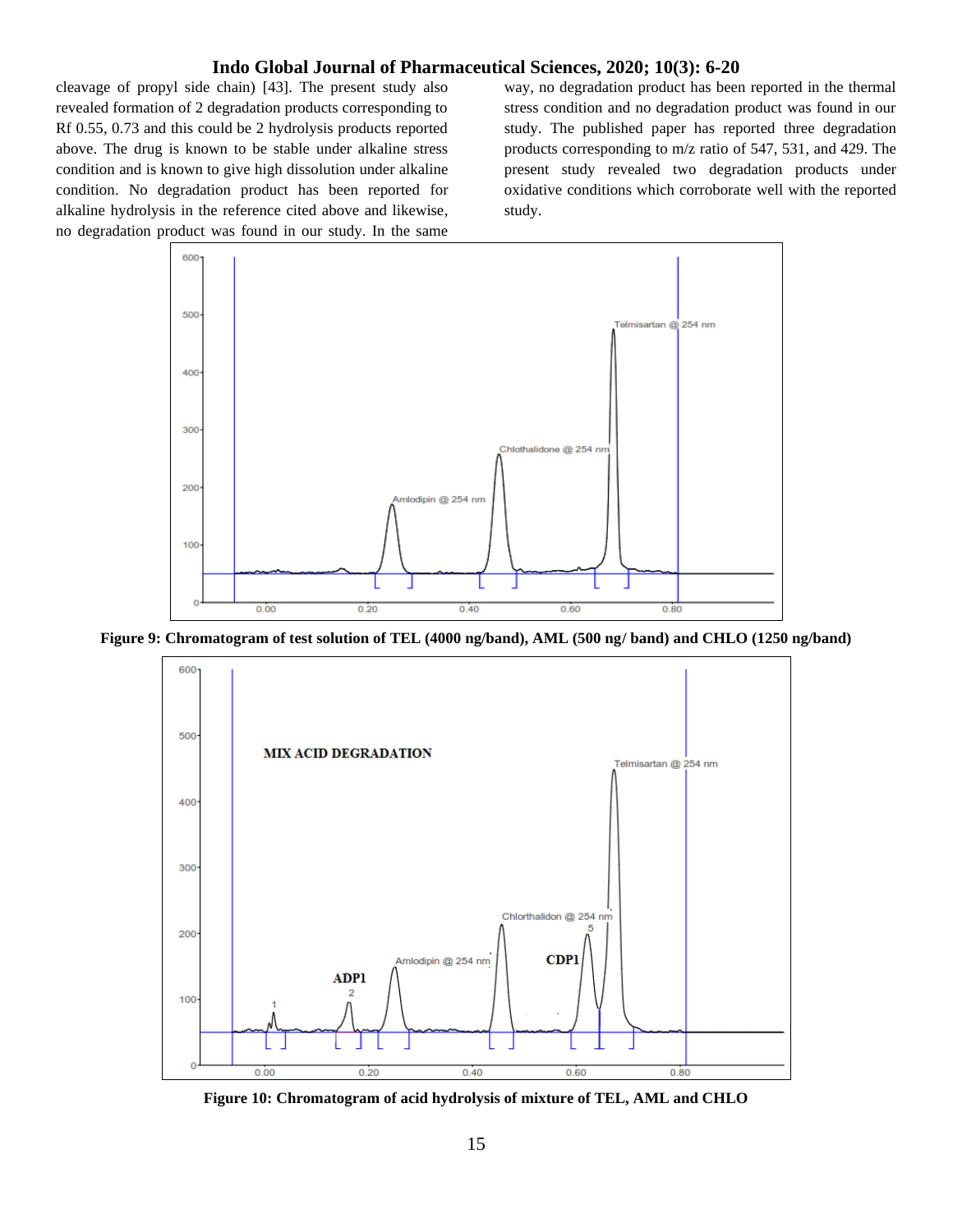**Indo Global Journal of Pharmaceutical Sciences, 2020; 10(3): 6-20**



**Figure 11: Chromatogram of alkali hydrolysis of mixture of TEL, AML and CHLO**



**Figure 12: Chromatogram of neutral hydrolysis of mixture of TEL, AML and CHLO**



**Figure 13: Chromatogram of oxidative degradation of mixture of TEL, AML and CHLO**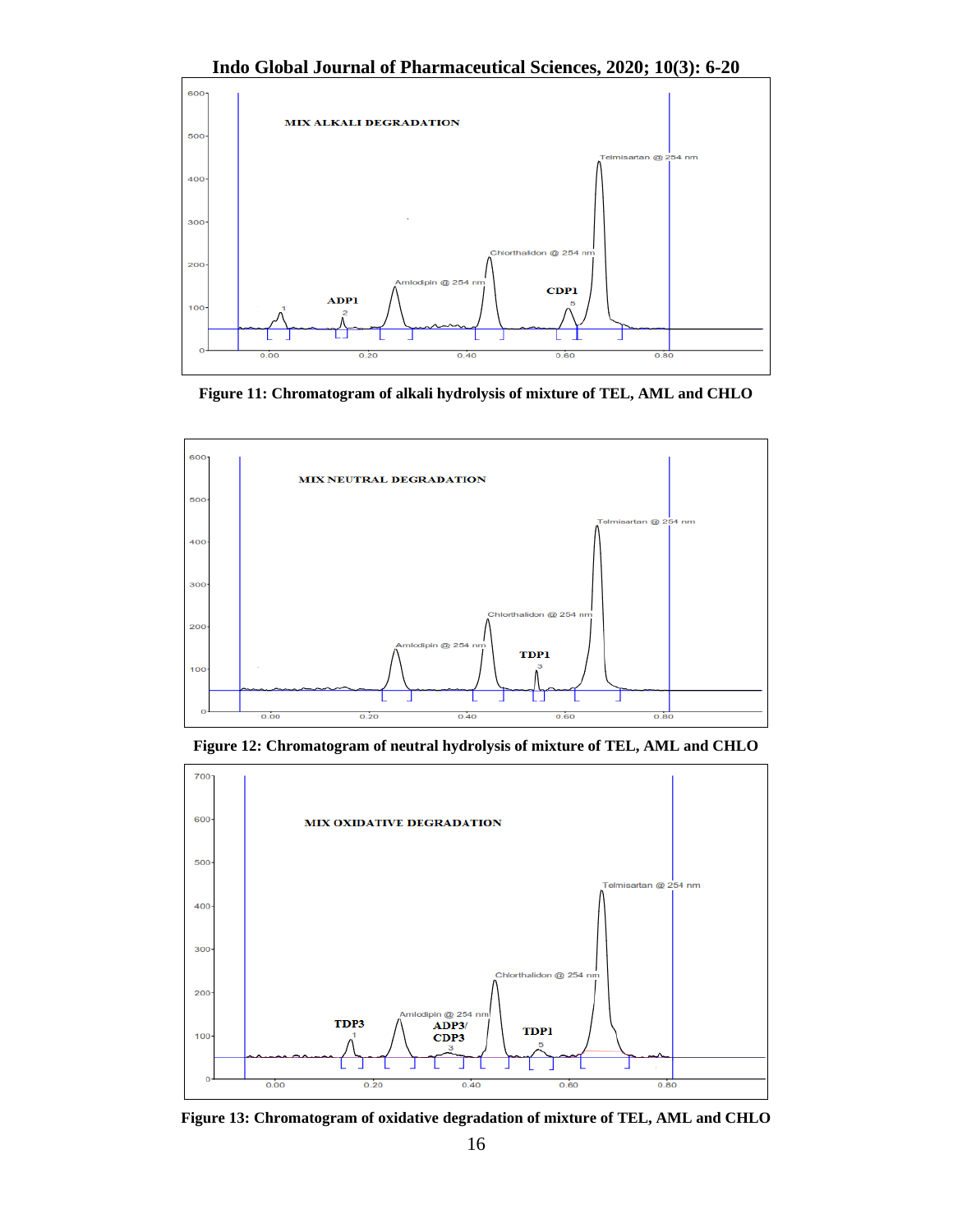

**Figure 14: Chromatogram of thermal stress condition of mixture of TEL, AML and CHLO**



**Figure 15: Chromatogram of Photolytic stress condition (UV Light) of mixture of TEL, AML and CHLO**



**Figure 16: Chromatogram of Photolytic stress condition (Sun Light) of mixture of TEL, AML and CHLO**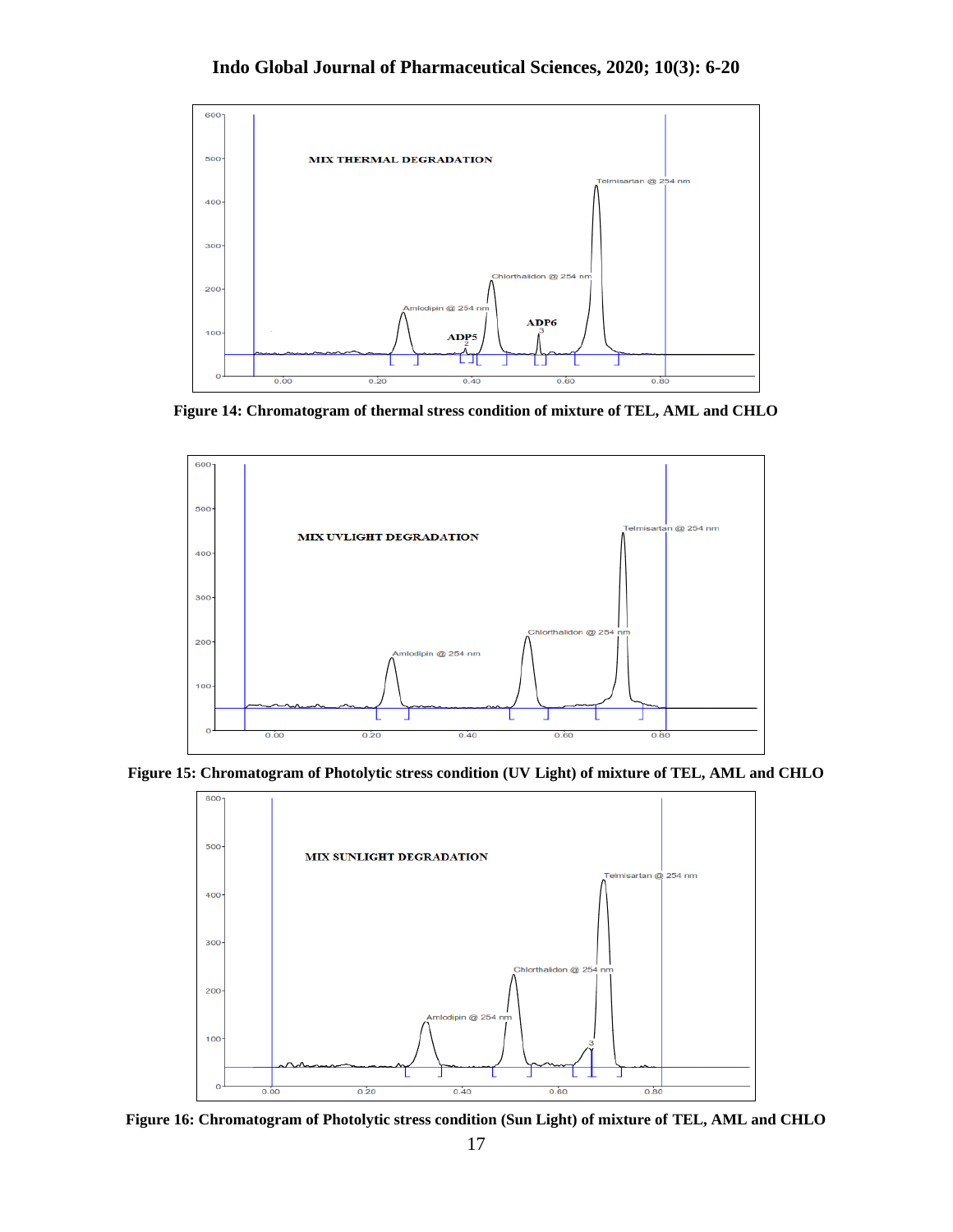

**Figure 17: Chromatogram of thermal degradation of test solution of TEL, AML and CHLO**



**Figure 18: Chromatogram of Photolytic (UV Light) degradation of test solution of TEL, AML and CHLO**



**Figure 19: Chromatogram of Photolytic (Sun Light) degradation of test solution of TEL, AML and CHLO**

The purity of the drug (analyte peak) was ascertained by analyzing the spectrum at peak start, peak end and peak apex position which showed no interference of any excipients or

process impurities in analyte peak. The method is also deemed to be specific from potential degradation products as most of the degradation products are adequately resolved from all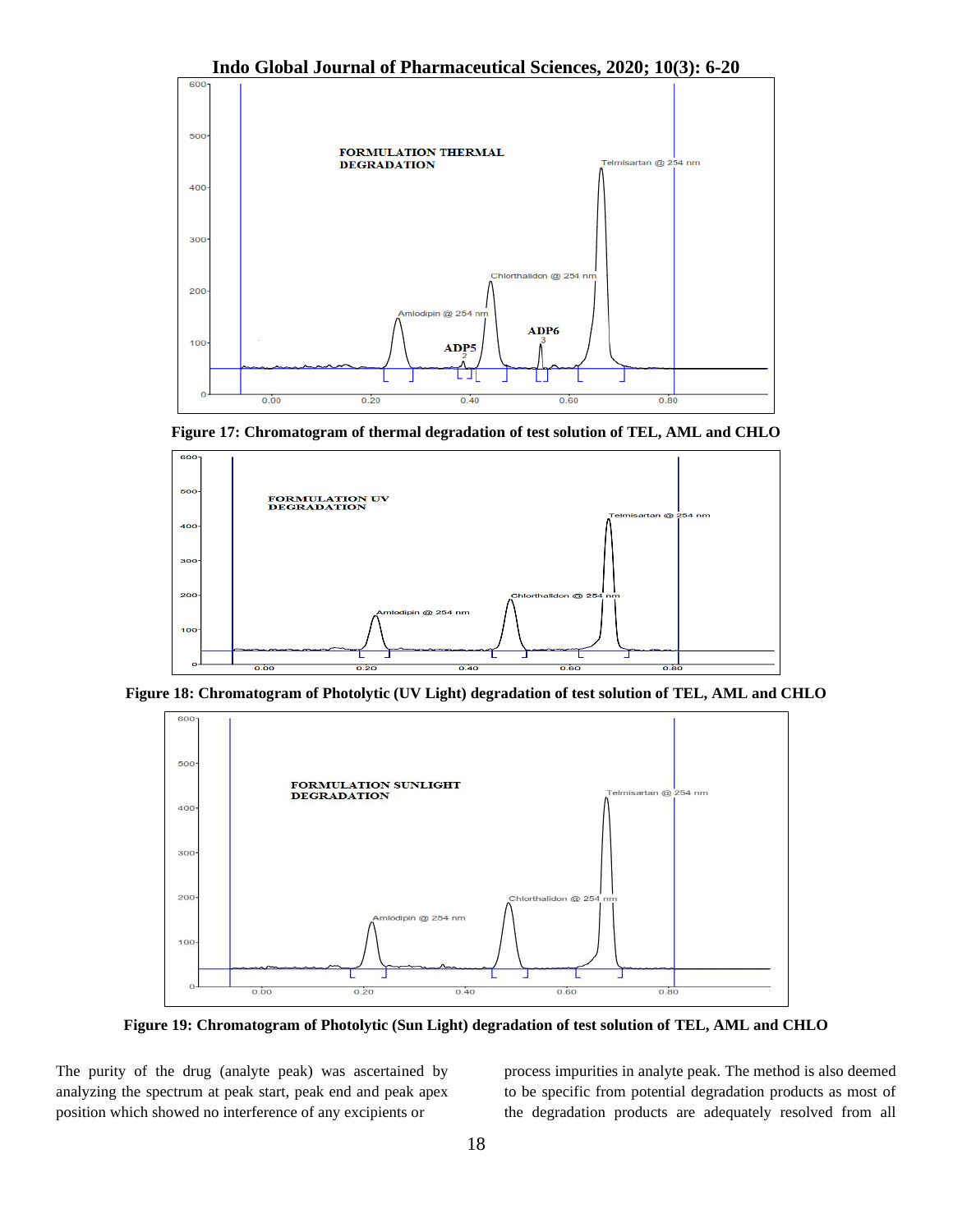three analyte peaks (with exception of peaks found at Rf of 0.5, 0.65 (AML); 0.25, 0.69 (CHLO); 0.55, 0.73, 0.61 (TEL). The impurities that could not be resolved in mixture of 3 drugs correspond to impurities found under acidic degradation, alkaline hydrolysis and oxidative degradation. These impurities are less likely to be formed in the tablet solid dosage form. The sample tablet was exposed to thermal and photolytic degradation conditions as per standard guidance and like individual drugs, no degradation products were found despite about 10 % degradation of drug content. Therefore, the method can be considered to be stability indicating for tablet solid dosage form **(Figure 10-19) (Table 7 & 8).**

# **CONCLUSION**

The proposed HPTLC method is precise, specific, linear and accurate for the estimation of TEL, AML, and CHLO in pharmaceutical dosage form without interference from the excipients and potential degradation products in various stress conditions like acid hydrolysis, alkaline hydrolysis, neutral hydrolysis, oxidative, thermal, and photolytic stress conditions. All three drugs showed significant degradation under acidic, alkaline and oxidative stress condition with the exception of TEL under alkaline condition. All three drugs showed moderate degradation under thermal and photolytic stress conditions and the least degradation under neutral hydrolysis (elevated temperature and humidity). The results of stress testing were critically analyzed to establish correlation with degradation products reported in published literature. The developed method is validated as per ICH guidelines. The results showed the suitability of the developed method for degradation kinetic studies and stability studies of the fixed dose combination. A method can also be suitably applied for the estimation of FDC containing two drugs like TEL and CHLO; and AML with CHLO.

# **ACKNOWLEDGEMENT**

The authors are thankful to Torrent Pharmaceuticals, West Coast Pharmaceuticals and IPCA Laboratories PVT LTD for providing gift samples of the APIs and. The authors are also grateful to Department of Pharmacy, Saurashtra University for providing all the facilities to carry out research work.

# **DATA AVAILABILITY**

Not declared.

# **CONFLICTS OF INTEREST** Nil

# **FUNDING SOURCE**

No external funding declared.

### **REFERENCES**

- 1. Benson, S.C., et al. Identification of telmisartan as a unique angiotensin II receptor antagonist with selective pparγ– modulating activity. Hypertension, 2004; 43: 993–1002.
- 2. British Pharmacopoeia, Vol. II, London, UK: British Pharmacopoeial Commission Office, 2010; 484-85
- 3. United States Pharmacopoeia-38 and National Formulary-33, The United States Pharmacopoeial Convention, Rockville, MD, USA, 2015; 5473-5477.
- 4. European pharmacopoeia, EDQM, version 7; 3040-3042.
- 5. Indian Pharmacopoeia. Ministry of Health & Family Welfare, III, Indian Pharmacopoeial commission, Ghaziabad, India, 2014; 2830-2831.
- 6. Patel, P.B., Marolia, B.P., Shah, S.A., Shah, D.R. Second order derivative spectrophotometric method for simultaneous estimation of Telmisartan and Metoprolol in tablet dosage form. Int Research Journal of Pharmacy, 2012; 3(5): 259-262.
- 7. Tatane, S. Development of UV Spectrophotometric Method of Telmisartan in Tablet Formulation. Journal of Advances in Pharmacy and Healthcare Research, 2011; 1: 23-26
- 8. Kumar, G.V., Murthy, T.E.G.K., Rao, K.R.S. Validated RP-HPLC method for the estimation of Telmisartan in serum samples. Int Journal of Research in Pharmacy and Chemistry, 2011; 1(3): 703-706.
- 9. Rajitha, S., Biswal B.V., Reddy, D.N., Ramesh, B. Method Development and Validation of Telmisartan and Amlodipine Besylate by RP-HPLC in Tablet Dosage Form. Int J Pharma Sci., 2013; 3(5): 365-369.
- 10. Patil K. R., Rane, V. P., Sangshetti, J. N. A Stability-Indicating LC Method for the Simultaneous Determination of Telmisartan and Ramipril in Dosage Form. Chromatographia, 2008; 67, April (No. 7/8):575–582.
- 11. Bairagee, D., Nakrani, M., Vaishnav, R., Santhakumari, B. Application of developed and validated UHPLC-MS method for the forced degradation study of Telmisartan-an angiotensin II receptor blocker and Hydrochlorothiazide - A thiazide diuretic. Int. Journal of Chemical and Pharmaceutical Sci., 2015; 6 (2): 90-97.
- 12. Shah, N.J., Suhagia, B.N., Shah, R.R., Shah, P.B. Development and validation of a HPTLC method for the simultaneous estimation of Telmisartan and Hydrochlorothiazide in tablet dosage form. Indian journal of Pharmaceutical sci., 2007; 69(2): 202-205.
- 13. Smita, V.L. Stability-indicating HPTLC method for Telmisartan in the presence of degradation products, its process related impurity and identification of acid degradation product. Inventi Impact: Pharm Analysis & Quality Assurance, 2011; 11: 194.
- 14. British Pharmacopoeia, Vol. I, London, UK: British Pharmacopoeial Commission Office, 2007; 132.
- 15. United States Pharmacopoeia 32, National Formulary 27, Validation of Compendial Methods Rockville MD USA, 2007; 1532.
- 16. Indian Pharmacopoeia, Vol. 2, Ministry of Health & Family Welfare, Ghaziabad: Indian Pharmacopoeial commission, India, 2007; 96-97.
- 17. European pharmacopoeia, EDQM, version 7; 1379-1380.
- 18. Zhang, X., Xu, X., Nasjletti, A., Hintze T. H. Amlodipine enhances NO producton induced by an ACE inhibitor through a kinin-mediated mechanism in Canine coronary Microvessels. J. Cardiovasc. Pharmacol., 2000; 35(2): 195–202.
- 19. Rathee, P., Rathee, S., Thakur, S., Kumar, V. Simultaneous estimation of amlodipine besylate and lisinopril dihydrate as API and in tablet dosage forms by modified form of simultaneous equation method using derivative UV-